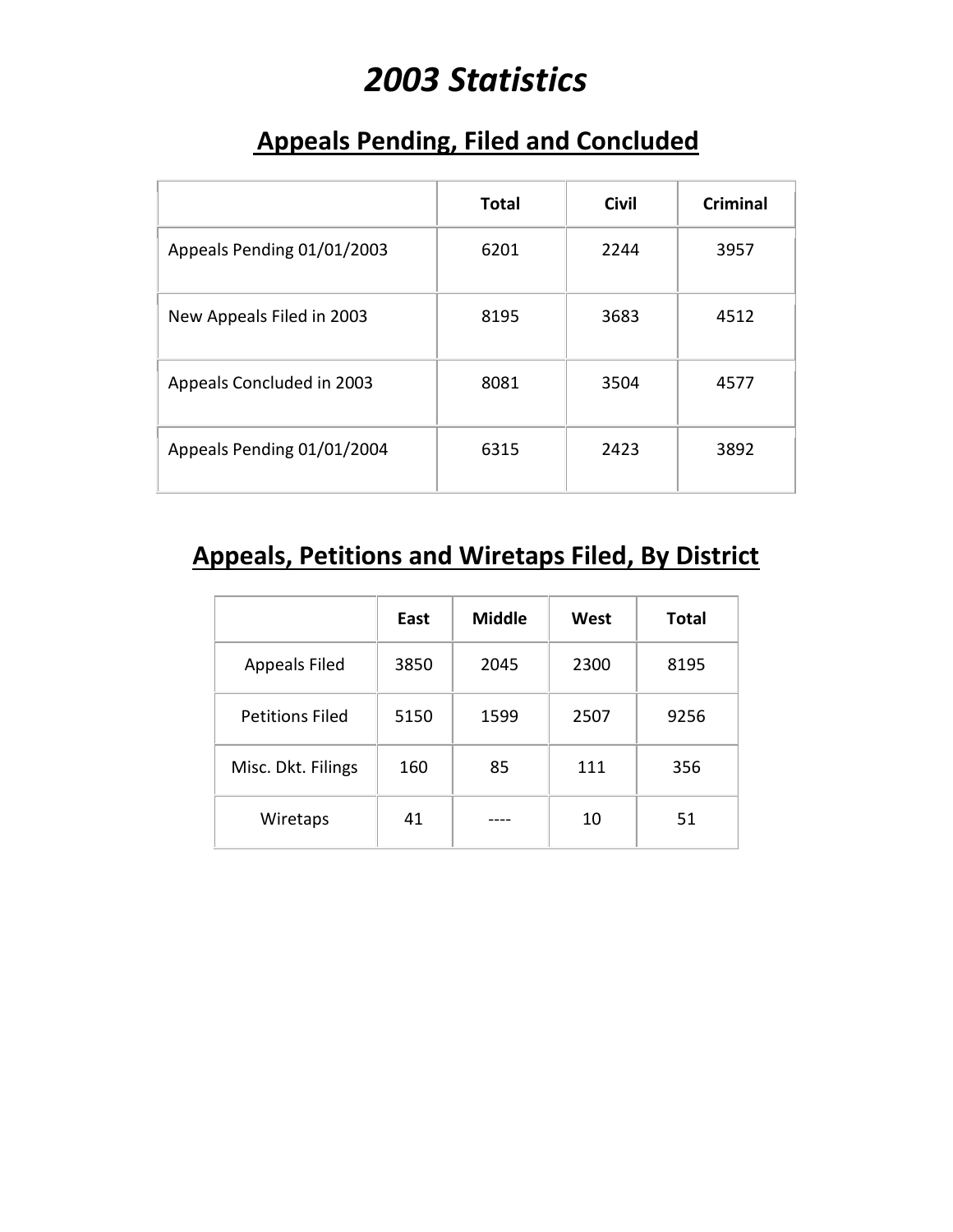## **Appeals by County of Origin**

| Adams           | 35  | Lackawanna     | 116            |
|-----------------|-----|----------------|----------------|
| Allegheny       | 895 | Lancaster      | 184            |
| Armstrong       | 25  | Lawrence       | 45             |
| <b>Beaver</b>   | 63  | Lebanon        | 42             |
| <b>Bedford</b>  | 20  | Lehigh         | 167            |
| <b>Berks</b>    | 210 | Luzerne        | 218            |
| <b>Blair</b>    | 75  | Lycoming       | 74             |
| <b>Bradford</b> | 62  | McKean         | 26             |
| <b>Bucks</b>    | 241 | Mercer         | 68             |
| <b>Butler</b>   | 85  | Mifflin        | 10             |
| Cambria         | 71  | Monroe         | 125            |
| Cameron         | 0   | Montgomery     | 270            |
| Carbon          | 29  | Montour        | 9              |
| Centre          | 109 | Northampton    | 96             |
| Chester         | 225 | Northumberland | 50             |
| Clarion         | 24  | Perry          | 15             |
| Clearfield      | 44  | Philadelphia   | 2349           |
| Clinton         | 34  | Pike           | 38             |
| Columbia        | 37  | Potter         | 21             |
| Crawford        | 45  | Schuylkill     | 73             |
| Cumberland      | 76  | Snyder         | 23             |
| Dauphin         | 239 | Somerset       | 31             |
| Delaware        | 285 | Sullivan       | $\overline{2}$ |
| Elk             | 10  | Susquehanna    | 26             |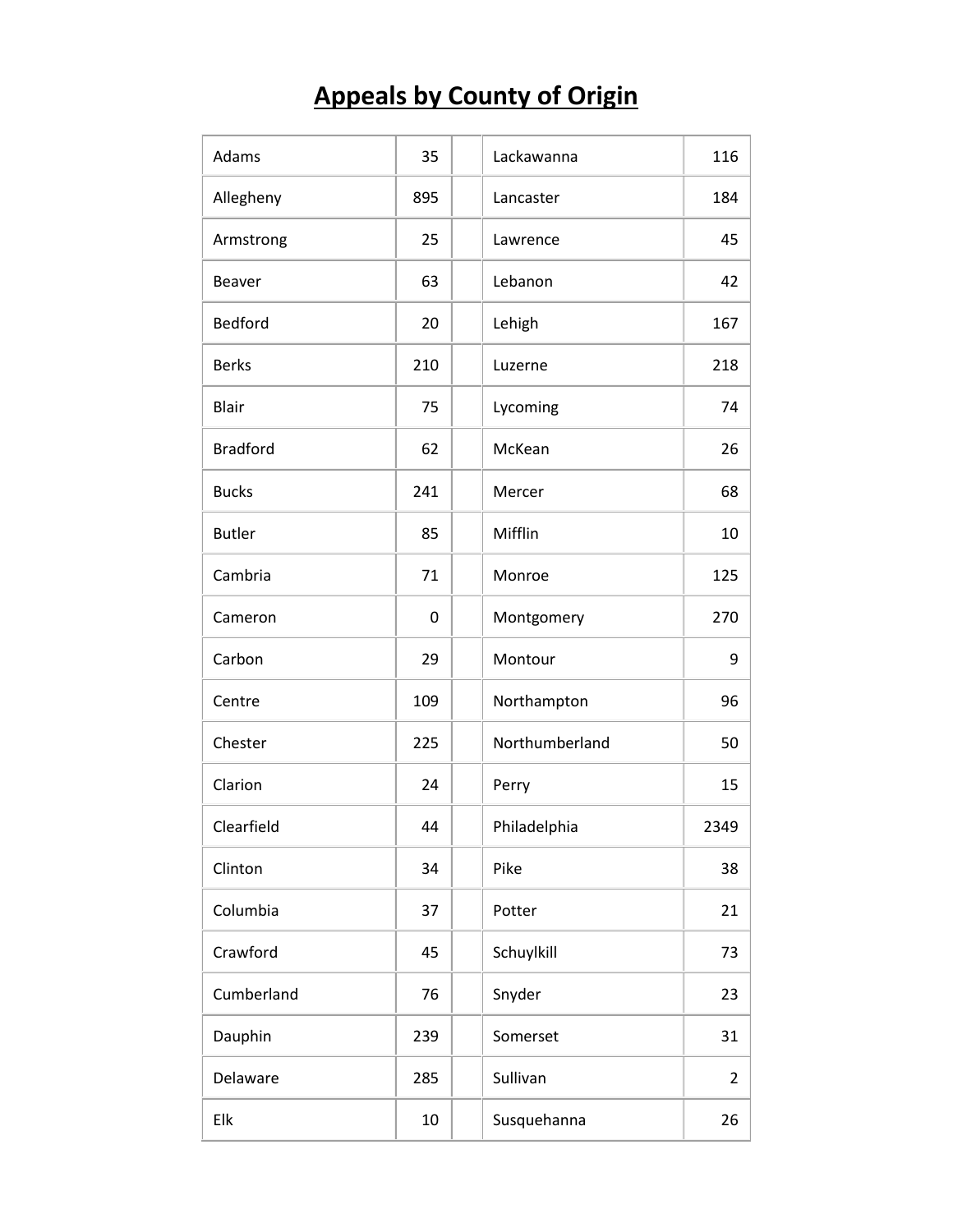| Erie       | 293            | Tioga        | 23   |
|------------|----------------|--------------|------|
| Fayette    | 95             | Union        | 18   |
| Forest     | $\mathbf{1}$   | Venango      | 38   |
| Franklin   | 54             | Warren       | 15   |
| Fulton     | 8              | Washington   | 88   |
| Greene     | 35             | Wayne        | 25   |
| Huntingdon | 26             | Westmoreland | 136  |
| Indiana    | 33             | Wyoming      | 18   |
| Jefferson  | 18             | York         | 247  |
| Juniata    | $\overline{7}$ | <b>Total</b> | 8195 |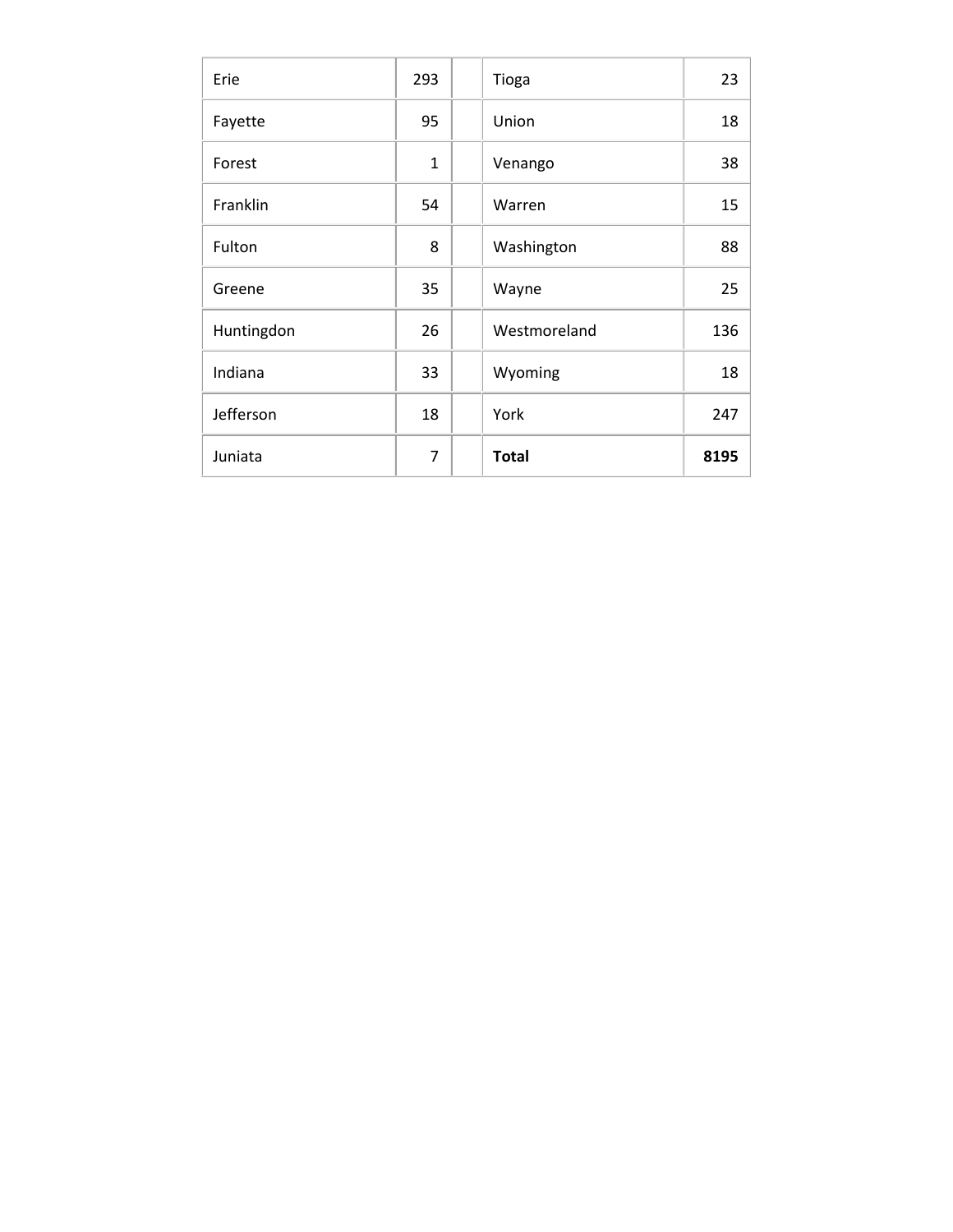## **Appeals by Type of Case**

| Action to Quiet Title          | 22  | <b>Involuntary Deviate Sexual Conduct</b>  |     |
|--------------------------------|-----|--------------------------------------------|-----|
| Adoption                       | 33  | Involuntary Termination of Parental Rights | 159 |
| <b>Aggravated Assault</b>      | 486 | Kidnapping                                 | 21  |
| Arbitration                    | 41  | Landlord - Tenant                          | 20  |
| Arson                          | 27  | <b>Medical Malpractice</b>                 | 155 |
| Asbestos                       | 40  | Mortgage Foreclosure                       | 45  |
| Assault                        | 45  | Motor Vehicle Accident                     | 74  |
| Assumpsit                      | 127 | Murder                                     | 153 |
| <b>Burglary</b>                | 187 | Murder 1                                   | 180 |
| Child Support                  | 231 | Murder 2                                   | 25  |
| Civil Action - Law             | 945 | Murder 3                                   | 53  |
| Contract                       | 132 | <b>Ordinance Violation</b>                 | 22  |
| <b>Controlled Substance</b>    | 530 | Possession of an Instrument of Crime       | 28  |
| <b>Corruption of Minors</b>    | 44  | Possession with Intent to Deliver          | 181 |
| Criminal                       | 226 | Premises Liability - Slip and Fall         | 48  |
| <b>Criminal Conspiracy</b>     | 170 | <b>Protection from Abuse</b>               | 40  |
| <b>Criminal Contempt</b>       | 33  | Rape                                       | 176 |
| <b>Criminal Trespass</b>       | 20  | <b>Receiving Stolen Property</b>           | 70  |
| Custody / Visitation           | 268 | Recklessly Endangering Another Person      | 32  |
| Declaratory Judgment           | 63  | Robbery                                    | 298 |
| Dependency                     | 148 | Simple Assault                             | 45  |
| <b>Disorderly Conduct</b>      | 38  | <b>Spousal Support</b>                     | 25  |
| Divorce                        | 300 | Summary Offenses/Conviction                | 90  |
| Driving Under the Influence    | 237 | <b>Termination of Parental Rights</b>      | 37  |
| Ejectment                      | 35  | <b>Terroristic Threats</b>                 | 49  |
| Equity                         | 156 | Theft                                      | 123 |
| Escape                         | 23  | Trespass                                   | 152 |
| Estate/Probate/Wills/Intestate | 111 | <b>Uniform Firearms Act</b>                | 60  |
| Forgery                        | 34  | Vehicle Violation                          | 78  |
| <b>Habeas Corpus</b>           | 23  | Other Civil*                               | 306 |
| Harassment                     | 43  | Other Criminal*                            | 319 |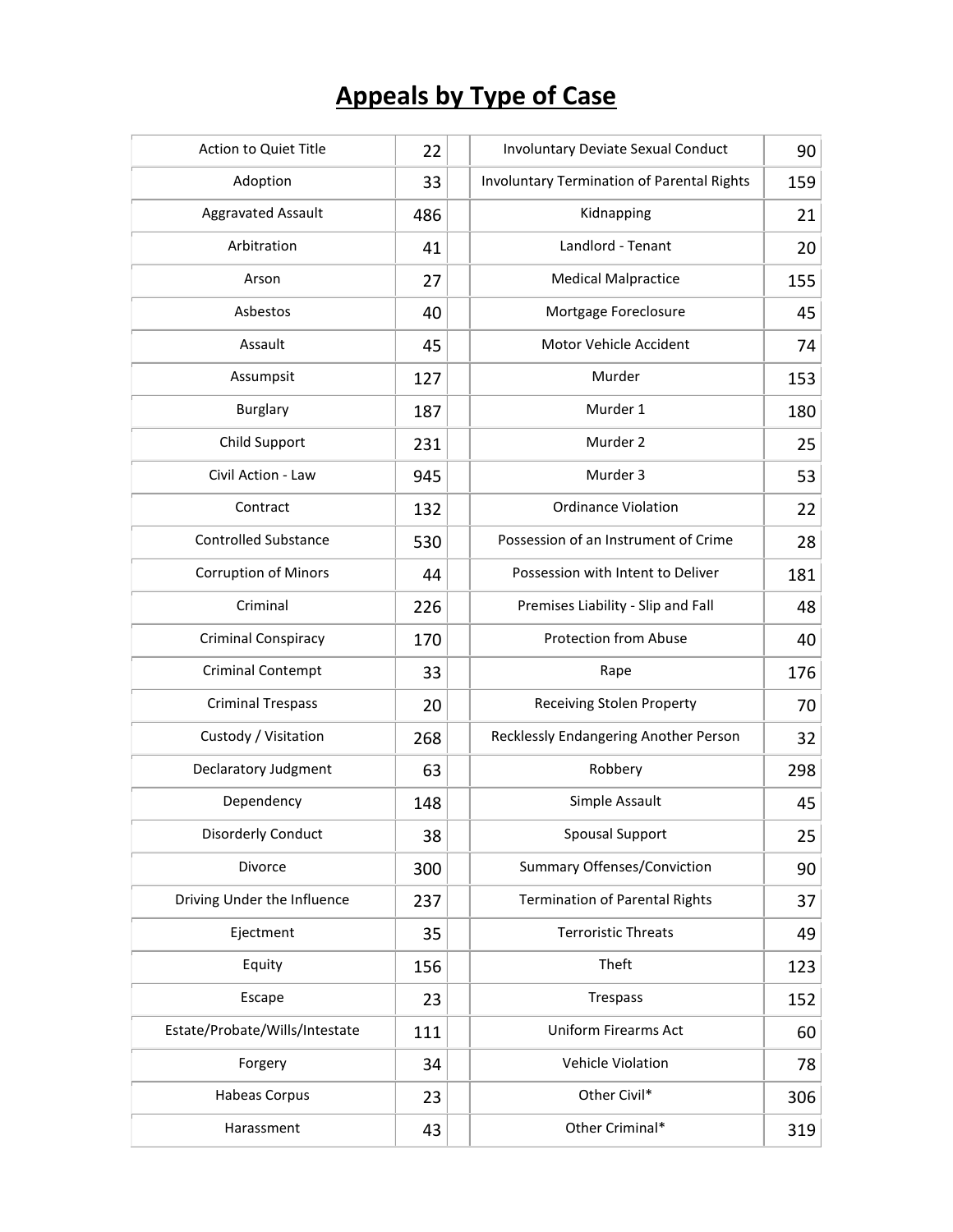| Homicide         | <b>OF</b><br>ᆂᄼ |              |  |
|------------------|-----------------|--------------|--|
| Indecent Assault | 98              | <b>TOTAL</b> |  |

*\* Includes appeals originally classified as "other" as well as appeals originally classified in categories with fewer than 20 appeals filed in 2003.*